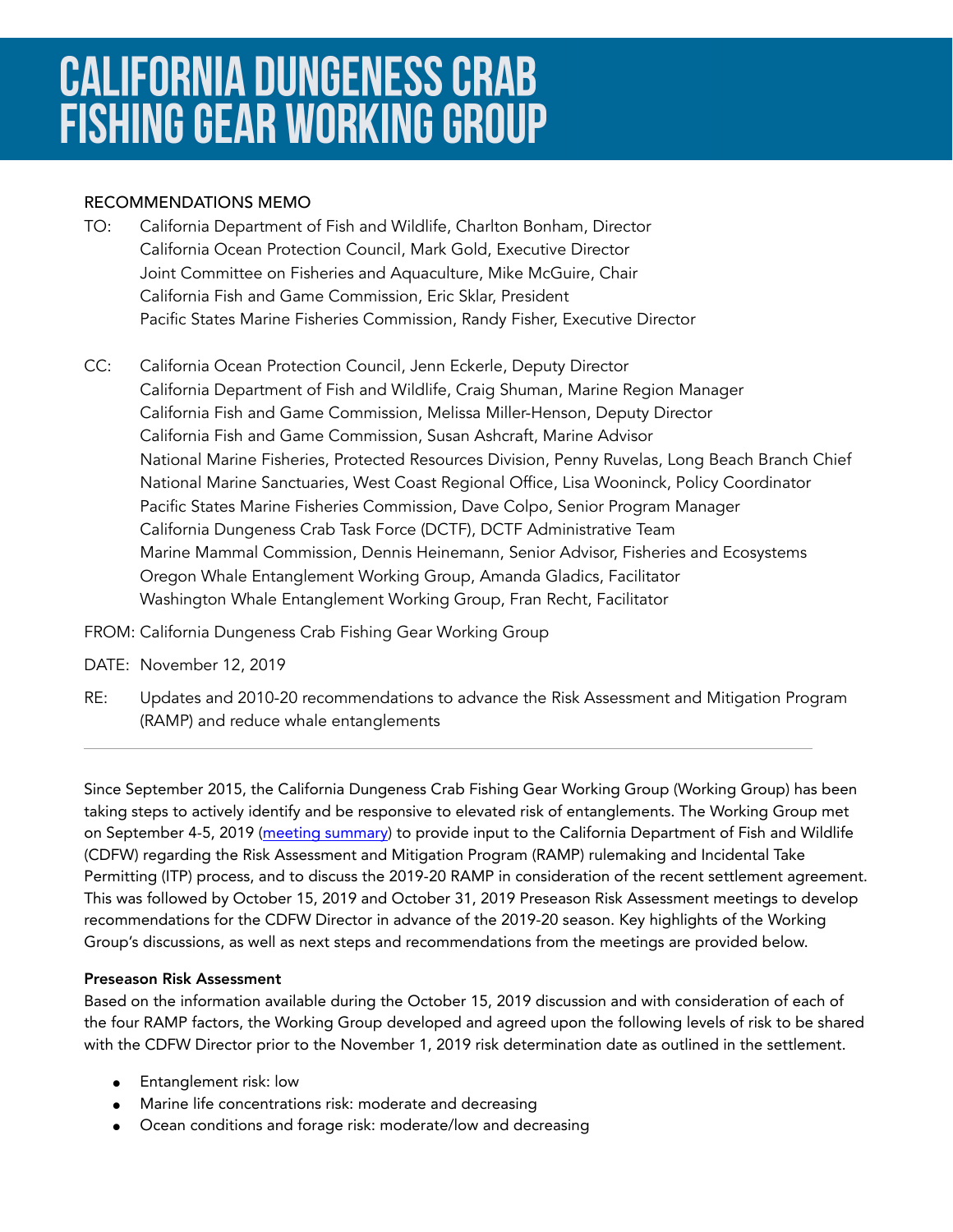● Fishing dynamics risk: low

### The Working Group made the following preseason risk assessment recommendations on October 15, 2019:

- **●** Open 2019-20 Season: The Working Group recommended that the Central and Northern Management Area open as scheduled without management measures (November 15 and December 1, respectively), presuming that delays are not warranted due to human health risks or low quality.
- **●** Voluntary Actions: The Working Group recommended that the fleet implement voluntary actions to prevent entanglements, including implementation of the Best Fishing Practices Guide, which includes best practices for surface-gear set-up, as well as slackline reduction, and using neutral buoyancy line. The 2019-20 Best Practices Guide is available on the [Working Group's website.](http://www.opc.ca.gov/whale-entanglement-working-group/)

During the follow up October 31, 2019 discussion, the Working Group evaluated new data that was available through recent aerial surveys and on the water observations. Taking into consideration this new information, a majority of Working Group participants continued to support the October 15, 2019 recommendation.

A minority (7 of 22 members) of the Working Group concurred with the risk levels specified in the October 15, 2019 recommendation. However, based on the new whale concentration data available showing that Humpback whales have not yet begun their traditional migration out of the Central Management area, they recommended a more precautionary approach of delaying the Central Management Area season opening until December 1, 2019. The concern is that opening the season on November 15 when a significant number of whales are still present, could result in an entanglement and jeopardize the rest of the 2019-20 commercial fishing season in the early months of the fishery causing broader economic impacts to the fishery than a 2-week delay.

Details of the preseason risk assessment and supporting rationale are available in the [Risk Assessment and](https://www.wildlife.ca.gov/Conservation/Marine/Whale-Safe-Fisheries)  [Mitigation Program \(RAMP\) 2019-20 Management Recommendations Form,](https://www.wildlife.ca.gov/Conservation/Marine/Whale-Safe-Fisheries) which was collaboratively prepared by Working Group participants and can be reviewed, along with the CDFW staff recommendation memo.

#### Connections: RAMP, Incidental Take Permit (ITP) Process, and Settlement Requirements

The Working Group learned about and discussed the connections across the three 'phases' of RAMP development including *Interim Management* (2019-2020), *RAMP 1* (RAMP regulation starting 2020-21 through to when RAMP 2 is available), and *RAMP 2* (starting date TBC - reflective of the National Oceanic and Atmospheric Administration (NOAA) approved Conservation Plan (CP) and ITP) ([see CDFW presentation\)](https://drive.google.com/open?id=1yWz4hjELrunODAb4ot594D_fpeJ4b1Lf). Settlement definitions and terms were reviewed, management options were discussed, and the Working Group provided guidance where additional clarity was needed. The focus of the meeting was on the draft RAMP rulemaking and planning for the 2019-20 fishing season (interim management), which are summarized in the sections below.

#### Refining the RAMP

In March 2019, a settlement agreement was reached between CDFW, the Center for Biological Diversity (CBD), and the Pacific Coast Federation of Fishermen's Associations (PCFFA) as a result of a lawsuit filed by CBD in 2017. Since then, CDFW has been working to implement the terms of the agreement, by outlining the process for the 2019-20 season and continuing to refine the RAMP and integrated into regulation as mandated by Senate Bill 1309.

#### Interim Management (2019-20 RAMP)

Interim management of the fishery during the 2019-2020 season will be dictated by the settlement. CDFW will lead the risk assessment process per the timeline outlined in the settlement, and will work with experts to gather available data in advance of each assessment for the Working Group's review. The Working Group would be expected to develop a recommendation on options of management measures to reduce the risk of whale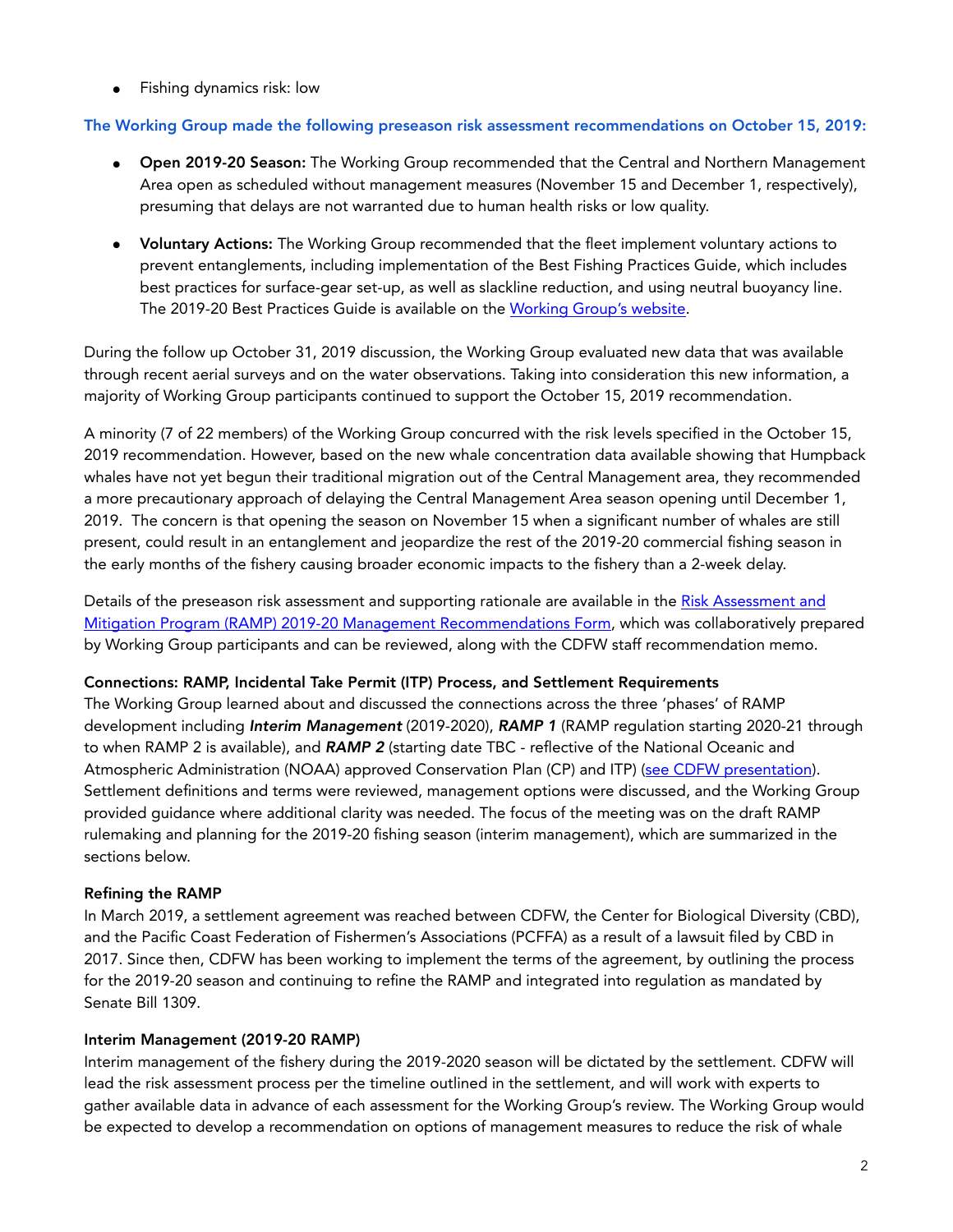entanglements for the CDFW Director for consideration as he evaluates actions to reduce entanglement risk. The CDFW Director will consult with the Working Group and settlement parties and has sole authority to make decisions and implement management measures.

The Working Group developed a number of recommendations specific to the design and implementation of the 2019-20 RAMP, including:

- Available Data: To inform the RAMP risk assessments, timely data will be extremely important. The Working Group highlighted the importance of being able to review information in advance of making decisions and expressed concern about making recommendations with limited data. To ensure the availability of data for scheduled risk assessments, the Working Group recommends that a systematic aerial survey be conducted in mid to late-October to inform the pre-season assessment and in March to inform the mid-season assessment. Additionally, timely aerial survey and tagging information about leatherback turtle concentrations is requested. To ensure continual, proactive tracking throughout the season while being mindful of available resources and weather opportunities, the Working Group recommends the use of reconnaissance flights in addition to systematic surveys. Additionally, the Working Group recommends continuing to test electronic monitoring tools (e.g., solar loggers, etc.) to develop more robust data streams to inform risk assessments.
- Gear Innovations: To support the state's efforts to reduce the risk of whale entanglements in the Dungeness crab fishery, the Working Group recommends continued dialogue on exploring new gear innovations for the 2019-20 season and beyond to allow for continued fishing while whales are present. The Working Group's Gear Innovations Project Team is working to develop a comprehensive, systematic gear innovations testing project to begin in Spring 2020. The project is anticipated to include testing of Yale grip sleeves, Blue Ocean Gear technologies, Longsoaker Fishing systems, Desert Star systems, Fiomarine Buoys, SMELTs line-less rafts, and long-lining fishing gear. Additional gear innovations and set-ups may be added to the project testing design. The Project Team, in close coordination with the Working Group, will work collaboratively with others to seek funding to purchase gear innovations for testing, to pay fishermen for their participation in the project, and to fund a project coordinator to oversee and consistently implement the testing.
- **●** Communications: To better prepare the fleet for the 2019-20 fishing season, the Working Group recommends the development of a newsletter to all permit holders with information about triggers, potential management measures, and gear innovations ready for testing (e.g., the Novabraid). The Working Group also recommends the development of external communications to tell the broader public that the issue is being addressed through a collaborative process that includes fishermen, conservation organizations, researchers, and managers. The Working Group also recommends the development of a 2019-20 Best Fishing Practices Guide.

#### RAMP 1 (starting 2020-21): CDFW Straw Proposals, Draft RAMP Straw Proposals

As mandated by Fish and Game Code section 8276.1, CDFW, in consultation with the Working Group, is required to adopt regulations on or before November 1, 2020 to establish criteria and protocols to evaluate and respond to elevated entanglement risk (i.e., the RAMP). These regulations are expected to be in place for the 2020-21 fishing season and until NOAA issues an ITP to the state for the Dungeness crab fishery (timing TBC). During the September 4-5, 2019 meeting, CDFW presented [draft straw proposals](http://www.opc.ca.gov/webmaster/_media_library/2019/09/CDFW-Straw-Proposal_Sept-2019-WG-Meeting_Plotter.pdf) for humpback whales, blue whales, and leatherback turtles for the Working Group's review and consideration.

Some Working Group participants are concerned about the low number of marine entanglements and concentrations that would trigger management measures that could severely impact the California commercial Dungeness crab fleet. The Working Group would like managers to consider a finer-scale approach to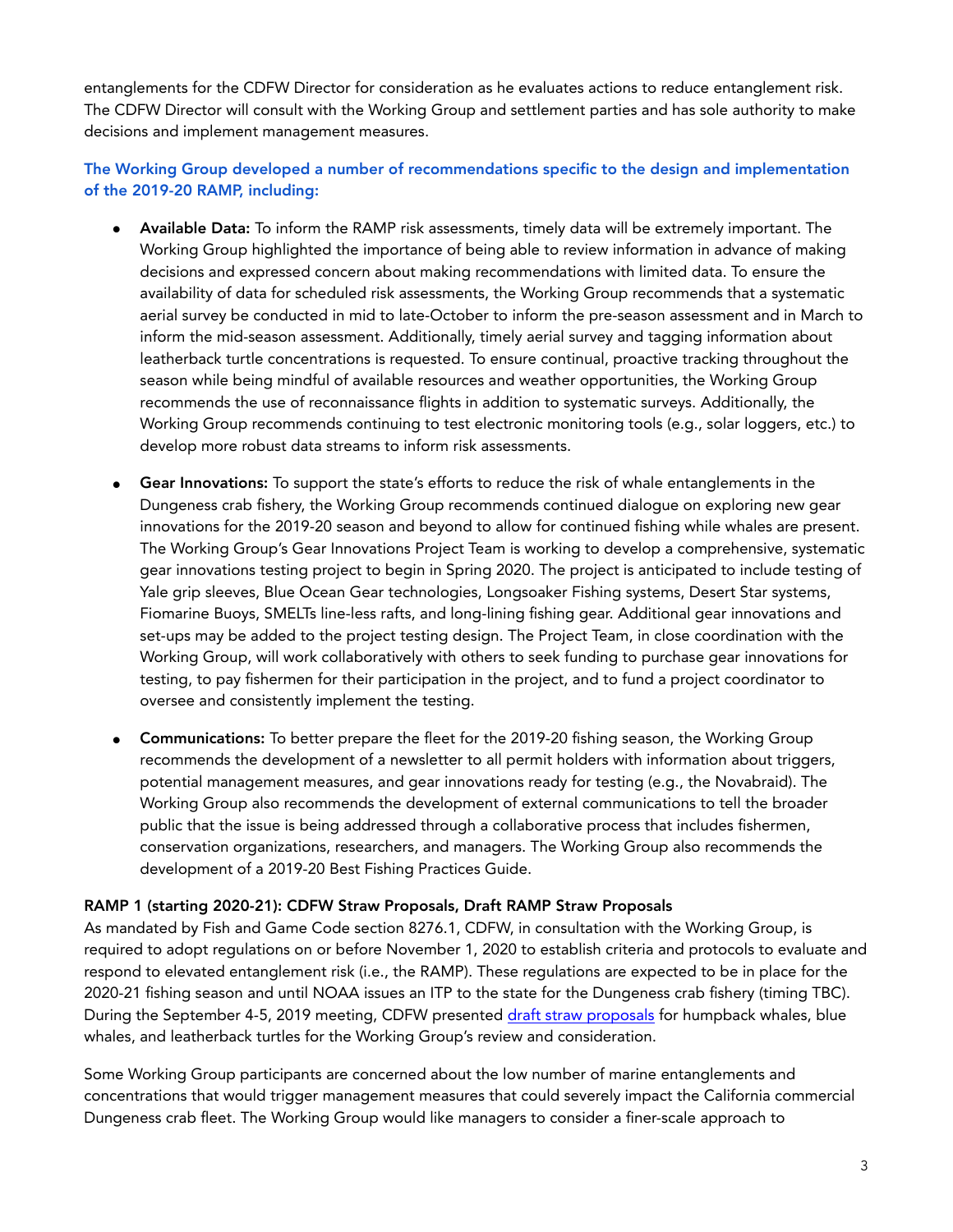management rather than the broad scale temporal and spatial management measures outlined in CDFW's draft straw proposals.

• Considerations to Improve CDFW's Rulemaking Straw Proposal: The Working Group emphasized the need to include the forage/ocean factor in the rulemaking and highlighted the importance of expeditiously identifying data and expertise to inform the factor. Improved data collection and availability as well as investigation of new data gathering tools (e.g., loggers, etc.) across all factors was also identified as a top priority to ensuring the RAMP is effective and useful. The Working Group had concerns about the quality and reliability of data being used to track whale concentrations and suggested managers look to more thorough, robust, and impartial data sources. Working Group participants requested that CDFW consider more refined spatial and temporal closures and other management measures under consideration. In parallel, the Working Group will continue engaging in exploring new gear innovations to allow for continued fishing while whales are present.

## The Working Group developed a number of recommendations specific to the development of RAMP regulations, including:

- **●** Models: The Southwest Fisheries Science Center and other agencies and organizations are in the processes of developing whale and forage distribution models that could have utility in the RAMP. The Working Group would like these models to be made available for consideration and testing. Once fully vetted, models should be built into the RAMP regulations to support access to real-world data availability.
- **Single-Year Buoy Tags:** Forensic analysis of marine life entanglements show that it is often difficult to know when an entanglement is the result of derelict or actively fished gear or how long the animal has been carrying the gear. Switching to single-year buoy tags for Dungeness crab gear may help inform this information gap. The Working Group recommends the state and Dungeness Crab Task Force (DCTF) explore the viability of a single-year buoy tag.
- **●** Funding: To help further develop the RAMP, and specifically improved whale and sea turtle concentration data streams, the Working Group supports CDFW, in collaboration with the Ocean Protection Council (OPC) and NMFS, exploring a Section 6 funding opportunity. Although not a solution for reducing the risk of whale entanglements, the Working Group also recommends the OPC allocate \$110,000 per year for five years to provide support to the Large Whale Entanglement Response Network in support for entanglement responses, documentation, and analysis.
- **RAMP 1 Considerations:** During the course of the September 4-5, 2019 Working Group meeting, a number of details relative to the next phase of the RAMP were brainstormed (see meeting summary, link available below). The Working Group recommends memorializing and tracking these details so they may be considered for future iterations of the RAMP (i.e., RAMP 2).
- **●** Adaptive approach to RAMP regulations: Members of the Working Group have expressed concern that an overly prescriptive RAMP rulemaking may bind the fishery into suboptimal decision making that is detrimental to marine life and the fishery, and would result in higher agency cost burdens to revise regulations as available information evolves and fishery and environmental dynamics continue to shift. The Working Group recommends that CDFW consider opportunities for the RAMP rulemaking to incorporate an adaptive management approach, and will provide additional guidance to support this effort.
- Slackline Best Practices: To help inform fishing best practices and reduce whale entanglements, the Working Group recommends the California Dungeness Crab Task Force (DCTF) help inform slackline/ scope best practices when considering such variables as fishing depths, fishing at different times throughout the fishing season and along different parts of the coast, etc. Ideas generated by the DCTF